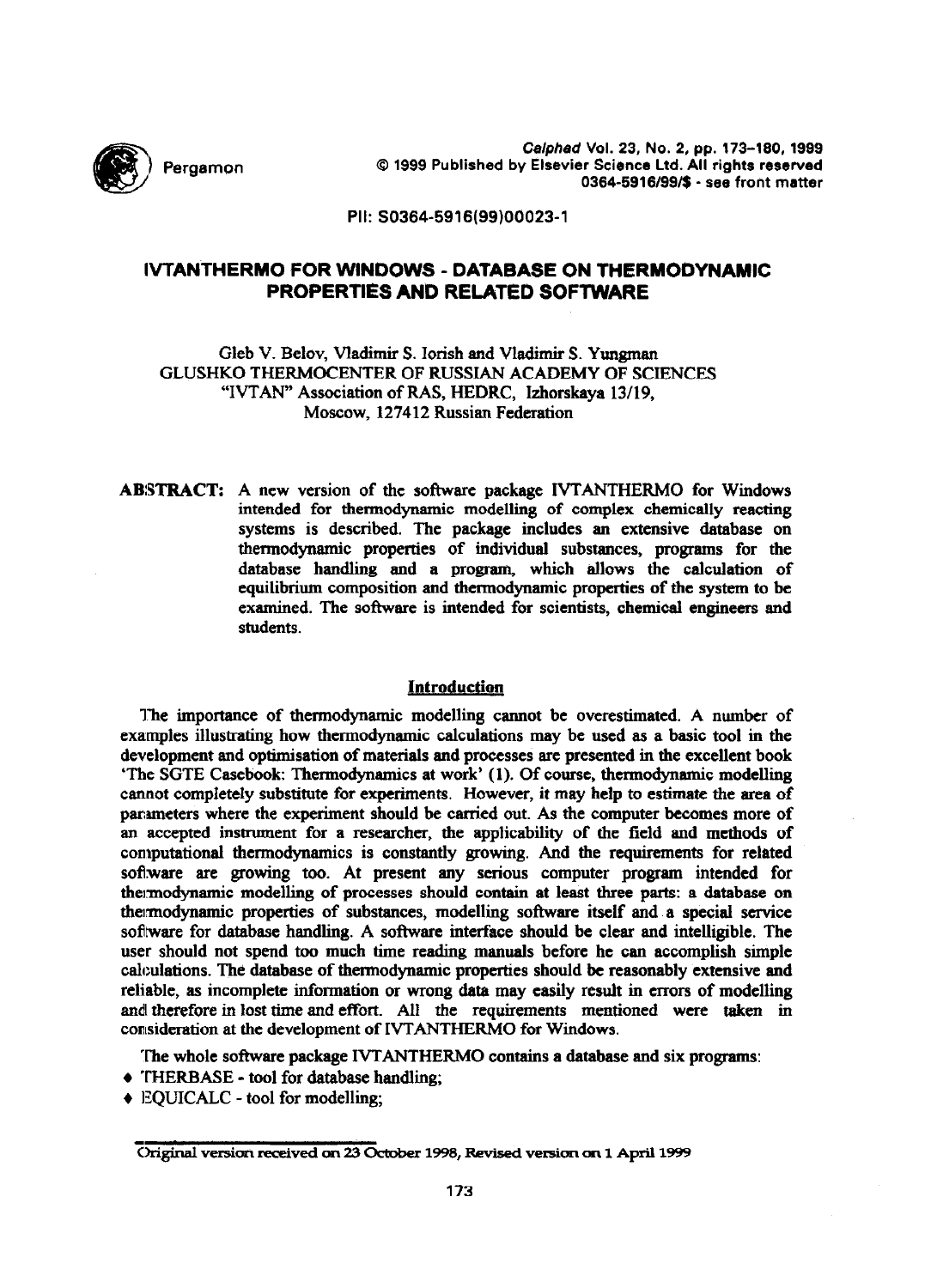### 174 G. V. BELOV et al.

- + APPROX a supplementary tool to input new thermodynamic data;
- + DATANAL a program for statistical analysis of information in the database;
- + HB a program which calculates heat and material balance in the thermodynamic systems;
- + REPORTER supplementary tool for printing the results. The database and software allow the user to carry out a theoretical study of the
- + possibility for deriving optimal parameters of various new high temperature processes;
- + optimisation of conditions for the synthesis of chemical compounds including refractory materials and materials for microelectronics;
- + stability of refractory materials at high temperature and in aggressive atmospheres;
- $\bullet$  processes that occur in power-generating facilities including nuclear ones;
- $\bullet$  conditions for the optimisation of chemical-engineering and metallurgical processes;
- + optimisation of utilisation of raw materials and the processing of industrial waste products;
- + processes resulting in the emission of noxious combustion products and gas-phase industrial waste into the atmosphere;
- + methods intended for prevention of environmental pollution etc.

An extensive database on thermodynamic properties of individual substances and modelling abilities make IVTANTHERMO a useful tool for scientists, chemical engineers, who investigate high temperature processes with chemical transformations, and for the senior students of chemical engineering departments. As the software has a relatively simple interface, accomplishing of thermodynamic calculations is possible without the thorough study of documentation. The basic modules of IVTANTHERMO are supplied with a chart analyser so that the user can easily convert most of the data or the results into curves, which can be modified, printed or exported to other programs. Now, let us briefly describe the basic parts of the software.

## **Database**

In Thermocenter of the Russian Academy of Science over many years the theoretical study of thermodynamic properties of individual substances has being carried out. The information has been accumulated in the form of a reference book (2) and a database (3). This information is intended for scientists and engineers who work in various branches of science and engineering so it must be delivered to them in an easy-to-handle form.

The most characteristic feature of IVTANTHERMO is that the stored information is not borrowed from any other database or reference book. This information is obtained by means of the critical analysis and treatment of the original data available in literature. Primary information analysis and all necessary calculations have been performed with the use of the original methods, algorithms and software developed for the 'Thermodynamic Properties of Individual Substances' handbook and updated by its authors for the IVTANTHERMO database. At present, the database contains information about approximately 2500 substances formed by 98 chemical elements.

Much attention was paid to the reliability of the thermodynamic data stored in IVTANTHERMO. The evaluation of the quality of the information published in reference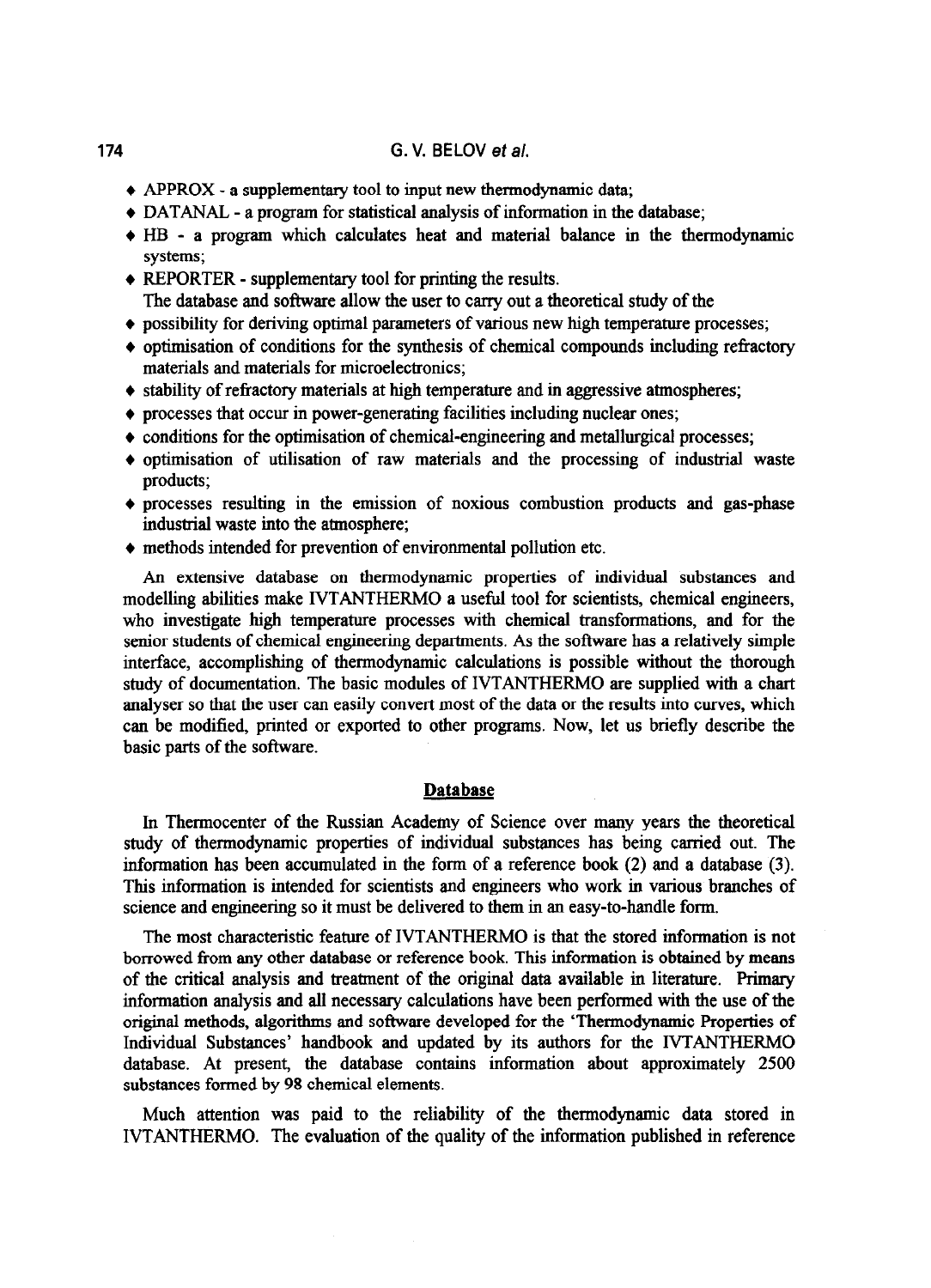### **IVTANTHERMO FOR WINDOWS** 175

books and stored in databases is a very complicated task. Still more difficult is the evaluation of results arising from the use of unreliable information when used in a thamodynamic analysis of various processes. The main reason for the complexity of the first task is the absence of complete information about the adopted values, i.e. absence of all primary data and details of their processing. More detailed discussion regarding the questions of accuracy of thermodynamic properties and the influence of erroneous data on the results of chemical equilibrium calculations may be found in references  $(4, 5)$ .

The software allows a user to work with two databases: MAIN and OWN. The MAIN database contains IVTANTHERMO data on thermodynamic properties of individual substances. The OWN database may be used to work with some limited sets of data or for experimental purposes. For example, it may be used for the storage the user's data about substances. Both databases use the same format for keeping information. The information can be copied from the MAIN database into the OWN database.

#### **THERBASE**

This program provides access to all information about substances stored in the database: a chemical formula, substance name, class of accuracy, molecular mass, reaction of dissociation (sublimation) and the enthalpy of this reaction  $\Delta H^{\circ}$  as well as the following thermochemical information

 $\Delta H^{\circ}$  (0) - the enthalpy of formation at  $T = 0$  K,

 $\Delta H^{\circ}$  (298) - the enthalpy of formation at  $T = 298.15$  K,

*Cp'* (298) - the isobaric heat capacity,

 $S^{\circ}$  (298) - entropy,

 $H^{\circ}$  (298)- $H^{\circ}$  (0) - change of enthalpy between 298.15 K and 0 K,

 $S(nucl)$  - the nuclear spin component,

coefficients of polynomials approximating the Gibbs energy as a function of temperature.

THEFCBASE allows the user to review database contents, extract information about substances, modify this information, add new information, examine thermodynamic properties of chemical reactions, carry out a quick search for a given substance or group of substances for a set of elements and phase state etc. THERBASE can display information in TPliS format and JANAF format tables for a given temperature interval with an assigned step, save it in a text file and visualise it as charts.

'4 table in TPIS format contains values of *Cp -* heat capacity, *F -* Gibbs energy function related to  $T=0$  K, S - entropy, H - enthalpy change and  $log_{10}(Kp)$  - decimal logarithm of the equilibrium constant of the reaction of dissociation (sublimation).

'4 table in JANAF format contains values of *Cp -* heat capacity, S - entropy, *-(G-H(T,))/T -* Cibbs energy function related to 298.15 K,  $H - H(T_r)$  - change of enthalpy,  $\Delta H$  - the enthalpy of formation,  $\Delta G$  - Gibbs energy of formation and  $\log_{10}(K_f)$  - decimal logarithm of the equilibrium constant of the reaction of formation of the given substance from the elements in their standard states,  $T_r$ -standard temperature (always 298.15 K).

A table for the reaction analysis contains the values:  $\Delta H_p$ ,  $\Delta G_p$ ,  $\Delta S_p$ ,  $\Delta C_p$ , and log<sub>10</sub>(Kp) of the reaction as functions of the temperature.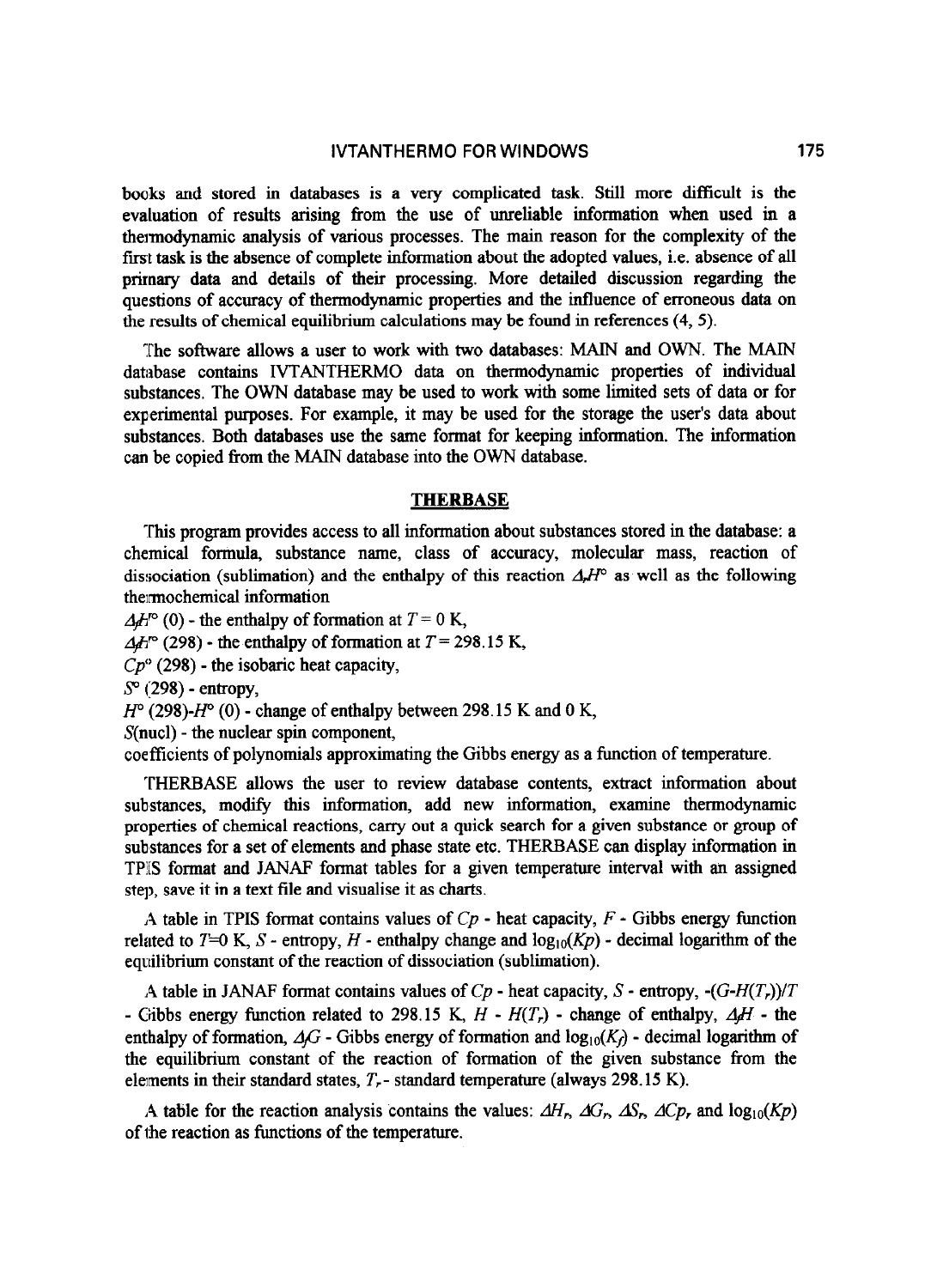The tables can be generated for any temperature range from 298.15 K to  $T_{\text{max}}$  with a defined step.

### **EOUICALC**

This is the central program in the software package. It allows the calculation of chemical compositions and equilibrium parameters of complex chemically reacting systems. At present, there are two versions of the program - for Windows  $3/x$  and for Windows95/98/NT. Windows 3/x version of the program can handle simultaneously up to 350 substances and up to 40 phases including one or two condensed solutions. The Windows 95/98/NT version can handle simultaneously up to 700 substances and up to 60 phases. These limits were set from practical considerations and may be easily extended if necessary. Specially for the Windows version a new algorithm for the calculation of equilibrium composition has been developed. Possible combinations of parameters specifying the equilibrium are

 $(T, p)$  : temperature and pressure;  $(T, V)$  : temperature and volume;  $(T, S)$  : temperature and entropy;  $(p, V)$ : pressure and volume;  $(p, H)$ : combustion at constant pressure;

 $(p, S)$ : adiabatic expansion down to a given pressure;  $(V, U)$ : combustion at constant volume;  $(V, H)$ ; volume and enthalpy;  $(V, S)$ ; adiabatic expansion up to a given volume.

The equilibrium compositions may be presented in moles, mole fractions or mass fractions. Various calculated thermodynamic parameters are listed below:

 $p$  - pressure,  $T$  - temperature,  $V$  - volume,  $S$  - entropy,  $H$ -enthalpy,  $U$  - internal energy,  $M(e)$  - number of moles of gas substances, *Mcond* - mass fraction of all condensed substances, *Cp*, *Cv* - specific heat at constant pressure and volume respectively (frozen), *a* sound velocity,  $y = Cp/Cv$ ,  $Cv''$ ,  $Cv''$  - heat capacity at constant pressure and volume (equilibrium),  $a''$  - sound velocity (equilibrium),  $\gamma'' = Cp''/Cv''$ ,  $m$  - total mass of the substances, etc.

The procedure for the calculation of equilibrium values of specific heat and sound velocity, which are different from frozen ones, takes into account possible changes of composition as function of temperature. At high temperatures, where concentrations of substances may change quickly with temperature the difference between frozen and equilibrium values of the specific heat can be very significant. Table 1 illustrates the difference between the values of *Cp* and *Cp* " in the reacting mixture AsCl<sub>3</sub>(g)+2H<sub>2</sub>(g).

#### TABLE 1

*Cp* and *Cp*" in the Reacting Mixture  $\text{AsCl}_3(g) + 2\text{H}_2(g)$ 

| T/K                                                                                                     | $\sqrt{600}$ | 650 | - 700 | 750 | -800 |
|---------------------------------------------------------------------------------------------------------|--------------|-----|-------|-----|------|
| Cp/kJ $(kg K)^{-1}$ 0.704 0.708 0.710 0.703 0.685<br>Cp'/kJ $(kg K)^{-1}$ 0.714 0.794 1.223 3.136 0.689 |              |     |       |     |      |
|                                                                                                         |              |     |       |     |      |

Details of the algorithm of EQUICALC are to be described in a future article. We use a Gibbs energy minimisation approach to find the unknown equilibrium concentrations of substances. The main advantage of the algorithm is its ability to find reliably the phase composition of the system even when the number of possible phases is large. It allows the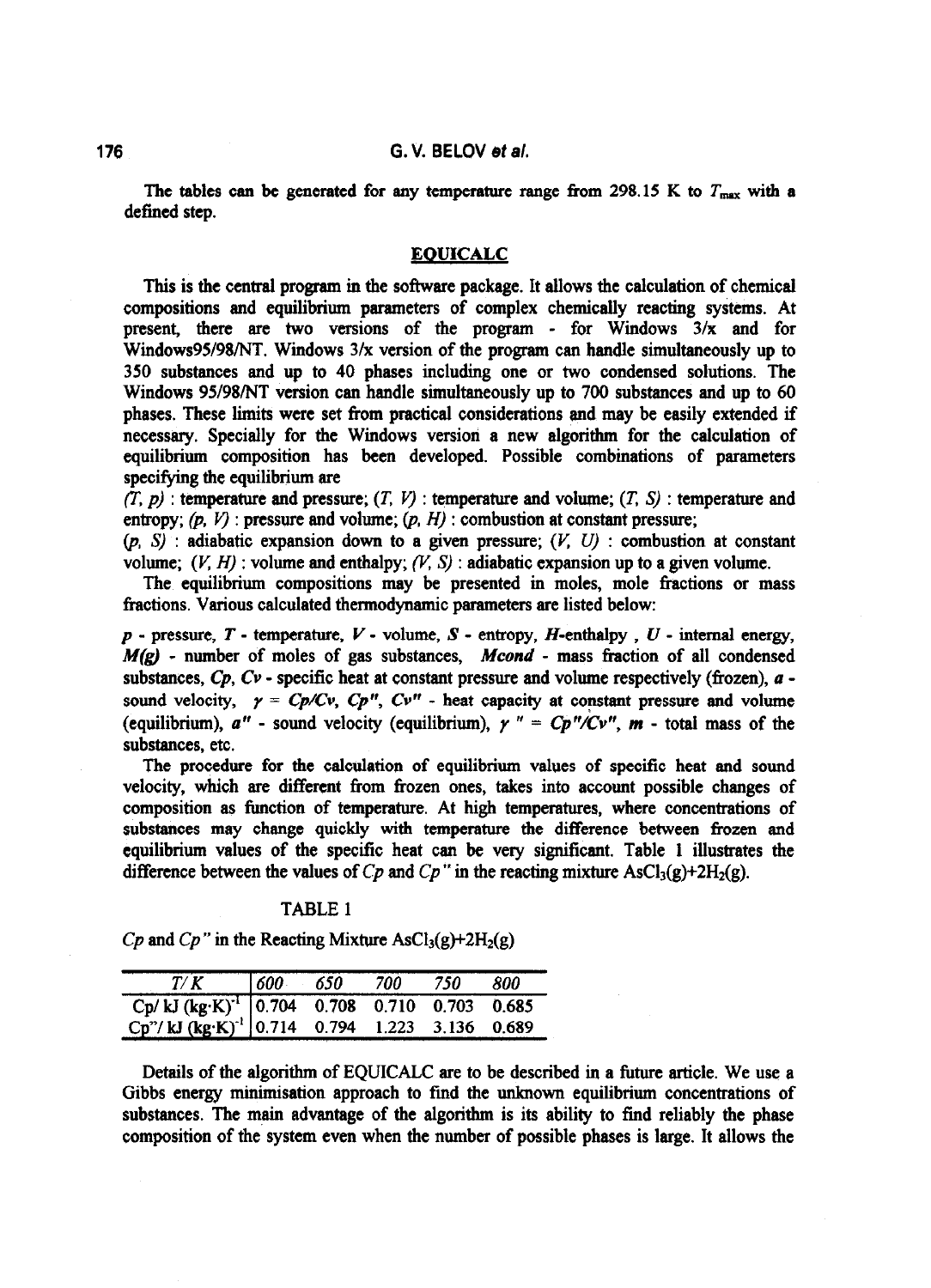determination of the equilibrium concentrations even if the gas phase is negligibly small or it is virtually absent.

lin some cases EQUICALC provides a possibility to calculate an approximate value of saturated vapour pressure  $p$ (sat). It is possible, for example, that a specified pressure p is more than saturated vapour pressure. In this situation finding an equilibrium composition which fits the defined pressure and temperature values is impossible, because  $p(sat)$  is function only of one parameter according to the Gibbs phase rule, but nevertheless  $p(sat)$ value may be estimated. The file of results in this case will contain  $p(sat)$  values and partial pressure values for all gas components, mole numbers of gas substances are assumed to have a zero value. Table 2 shows experimental (6) and calculated decomposition pressure values, MPa, in the system Si-O<sub>2</sub> at T=1890 K, the total pressure (calculated) is 2.49.10<sup>-7</sup> MPa. Figure 1 displays the calculated dependence of the partial pressures (MPa) of the gases over the condensed  $Al<sub>2</sub>O<sub>3</sub>$ .

TABLE 2

Experimental (6) and Calculated Decomposition Pressure Values, MPa, over  $SiO<sub>2</sub>$ 

| Substance                                              | SiO, | SiO.                 |                      |                      |
|--------------------------------------------------------|------|----------------------|----------------------|----------------------|
| Experiment 9.99.10 <sup>-9</sup> 1.94.10 <sup>-7</sup> |      |                      | $9.38 \cdot 10^{-8}$ | $3.47 \cdot 10^{-8}$ |
| Calculation   $9.52 \cdot 10^{-9}$                     |      | $1.44 \cdot 10^{-7}$ | $7.19 \cdot 10^{-8}$ | $2.31 \cdot 10^{-8}$ |

Calculations are also possible with partially frozen compositions, if the concentrations of some substances are known. Available activity coefficients of mixture components can be taken into account too.

Thermodynamic analysis of metallurgical processes often requires knowledge of activity coefficients of single condensed compounds. Values of these coefficients serve as a measure of the stability of the phase or the possibility of its appearance when the parameters specifying equilibrium or reactants' composition are changed.

If a series of calculations has been completed, the concentrations of the selected substances or the values of the selected parameters can be extracted into a table or presented. as charts on the display screen. This useful feature makes it easier to understand the specific details of the process examined. In the simplest case, to accomplish the calculation of the equilibrium compositions and related thermodynamic properties of a system, it is necessary to assign only the values of two thermodynamic parameters and specify the reactants and their quantities.

An example of the results of calculations is shown of Figure 2, only the dominating gas substances are listed for brevity.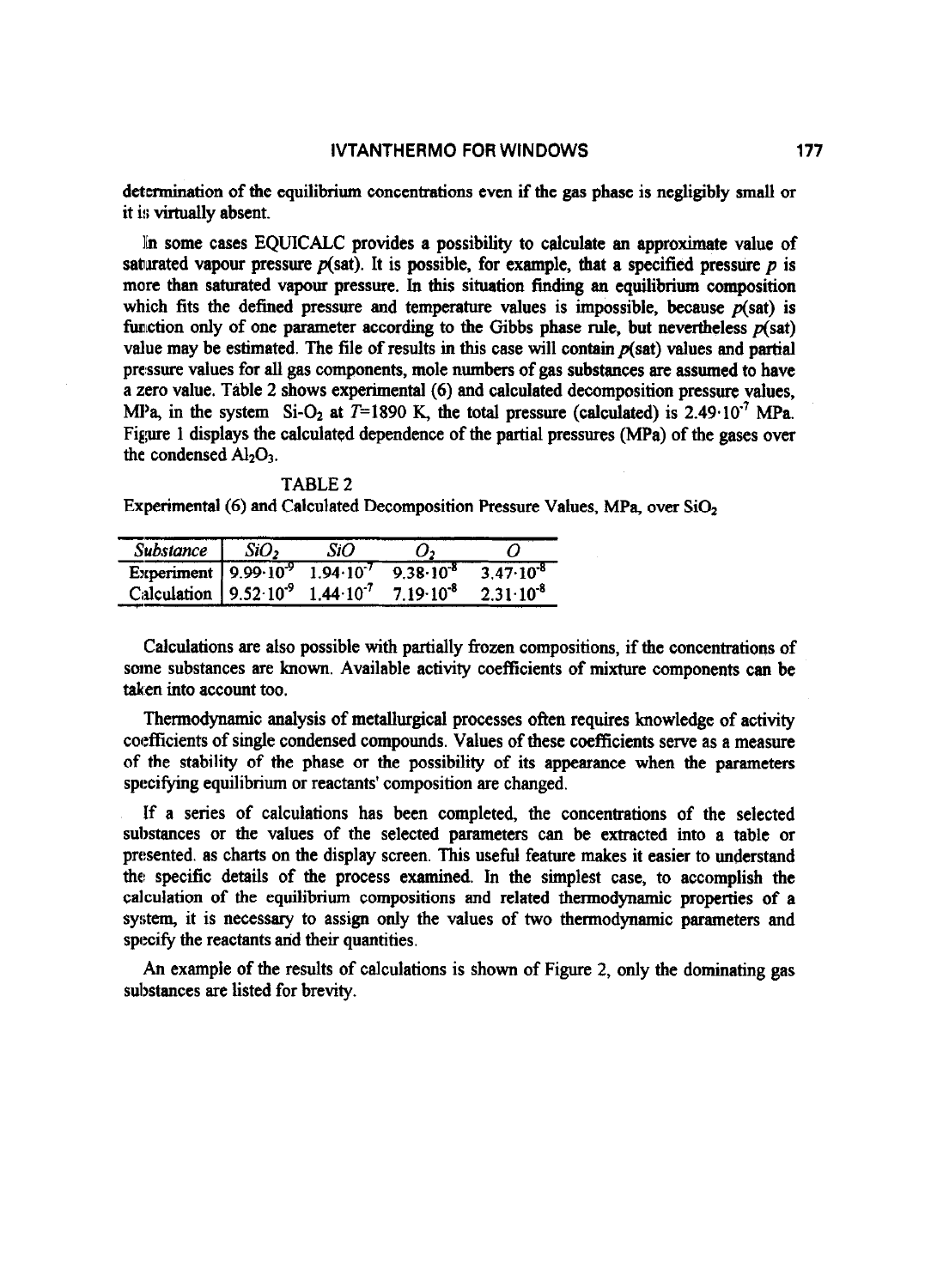



Assigned values of equilibrium parameters :<br> $p = 0.10000$  MPa  $T = 1000.00000K$ Elements in system, mole<br>[Fe]= 1.000 [ C]= 1.000 [ S]= 1.000 [ O]= 2.000  $[C] = \begin{bmatrix} 1.000 & [S] = 1.000 \\ \text{Equilibrium parameters} : 0.10000 \text{ MPa} & S = \end{bmatrix}$  $p =$  0.10000 MPa <br>  $T =$  1000.00000 K <br>  $H = -3136.52270 \text{ kJ/kg}$ -<br>T = 1000.00000 K H = -3136.52270 kJ/kg<br>V = 0.63127 cub.m/kg U = -3199.64968 kJ/kg  $V =$  0.63127 cub.m/kg  $V = -3199.64968$  kJ/kg<br>M(g) = 1.0016 mole  $V(g) = 0.63127$  cub.m/kg  $M(g) = 1.0016$  mole  $V(g) = 0.63127$  cub.m/kg<br> $R(g) = 0.00833$  kJ/mole Mcond = 0.666  $\Gamma(g) = 0.00833 \text{ kJ/mole}$ <br>Cp = 0.86501 kJ/(kg\*K)  $Cp =$  0.86501 kJ/(kg\*K)  $Cv =$  0.80189 kJ/(kg\*K)<br> $Cp' =$  0.91427 kJ/(kg\*K)  $Cv' =$  0.84900 kJ/(kg\*K) -<br>P<sup>"=</sup> 0.91427 kJ/(kg\*K) Cv"= 0.84900<br>a = 260.95312 m/s GAMMA = 1.07872  $a = 260.95312 \text{ m/s}$  GAMMA = 1.07872<br>a"= 260.72912 m/s GAMMA"= 1.07687  $a" = 260.72912 \text{ m/s}$ <br> $m = 0.13192 \text{ kg}$  $m = 0.13192$  kg<br> $v = 0.08328$  $v =$  0.08328 cub.m  $s =$  0.41379 kJ/K<br>h = -413.77886 kJ u = -422.10675 kJ  $u = -422.10675$  kJ Concentrations of species, mole: Phases 1)  $S(c)$  0.00000E+00 (activity: 4.435E-03)<br>2) C(c;graphite) 0.00000E+00 (activity: 1.699E-05) 2) C(c;graphite) 0.00000E+00<br>3) Fe(c) 0.00000E+00 3) Fe(c) 0.00000E+00 (activity: 8.160E-04)<br>4) FeO(c) 0.00000E+00 (activity: 1.979E-01) 4) FeO(c) 0.00000E+00 (activity: 1.979E-01)<br>5) Fe2O3(c) 0.00000E+00 (activity: 1.448E-01) 5) Fe2O3(c) 0.00000E+00<br>6) Fe3O4(c) 6.98957E-04 6) Fe304(c) 6.989573-04 (activity: l.OOOEtOO) 7) Fescale Fest (c) 9.97903E-01 (activity: 1.000E+00)<br>18) Fescale Fescale Fest (activity: 1.486E-02) 8) FeS2(c) 0.00000E+00 (activity: 1.486E-02)<br>9) Gas. Moles of phase: 1.00162E+00 9) Gas. Moles of phase: l.O0162E+OO  $CO(9)$  9.94177E-01  $CO(9)$  5.45562E-03<br> $SO(9)$  1.51214E-03  $CO(9)$  3.67016E-04  $\cos(q)$  3.67016E-04  $S2(q)$  1.06211E-04  $S2(q)$  2.29074E-06<br> $SO(q)$  2.70629E-07  $S3(q)$  1.37674E-07 S3(g) 1.37674E-07 CS2(g) 1.44980E-08

FIG. 2

An example of the output of results of the calculations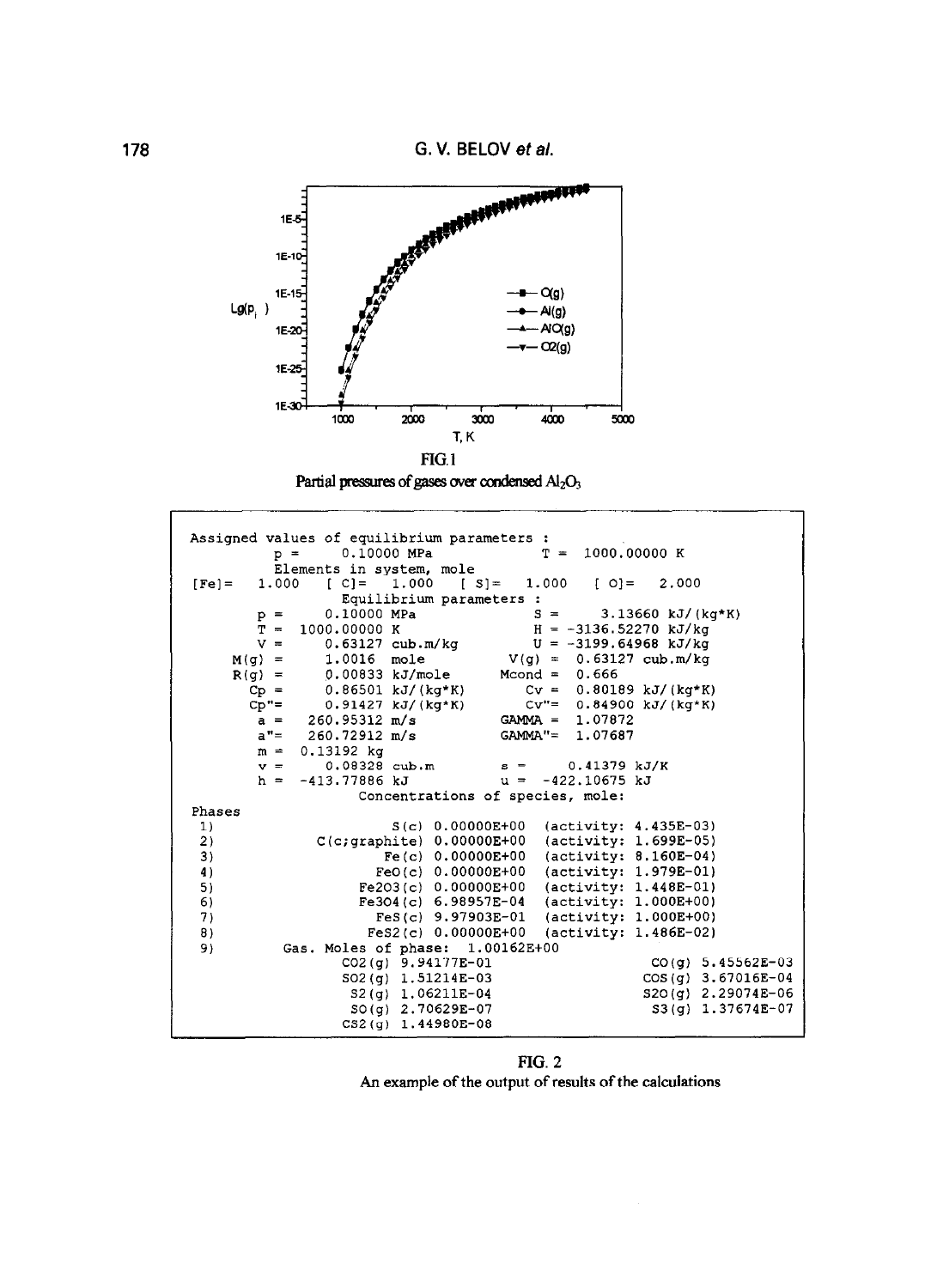#### **IVTANTHERMO FOR WINDOWS**

### DATANAL

This program is intended for statistical analysis of the information stored in the database. Though the database IVTANTHERMO is extensive enough, experience shows that some data for modelling may be missing. Sometimes approximate values of unknown data can be obtained using methods of comparative calculations. The theoretical background to these methods is the chemical similarity of substances with related compositions and structure.

DATANAL can help to find correlation between some properties using the information from the database and obtain an approximate value for an unknown parameter. To carry out statistical analysis we use traditional least squares techniques for a polynomial.

## APPROX

This program is intended for the calculation of the coefficients of a polynomial for representing the specific heat *Cp.* Calculations can be carried out providing values of specific heat for some temperature range are known. Values of basic thermodynamic parameters for the reference state and values of heats of the phase transitions should be known too. The results of calculations may be saved either into a text (ASCII) file or into IVTANTHERMO database.

It is possible to "design" a polynomial, different from that used in IVTANTHERMO, and to calculate its coefficients. In other words, APPROX makes it possible to import or export thermodynamic information from one database into another.

'The input of *Cp* values can be done by two routes. If one knows the data for some temperature range, these can be typed into the table of APPROX. After this, the polynomials coefficients will be computed. Sometimes the values of the coefficients of an approximating polynomial are known and it is necessary to convert this information into IVTANTHERMO format. For this purpose, APPROX has a built-in calculator, which can use the formula to calculate *Cp* values in an assigned temperature range with a given step. Calculated data may then be used for further computation of the coefficients of the new polynomial.

## Conclusion

Finally, we would like to return to the modelling software and the database already discussed. At present there are many algorithms and computer programs intended for calculation of equilibrium parameters of chemically reacting systems, see (7, 8) for example. The main reason for the appearance of all these programs is that none of them is universal (if there were any it would be used everywhere). This fact, in its turn, can be explained by the variety of existing thermodynamic systems and by the specific nature of computer mathematics with its limited accuracy of calculations. However, one can discuss the relative umversality of an algorithm, which implies that it may be used for thermodynamic analysis of various kinds of thermodynamic systems without significant modifications. The algorithm of EQUICALC, we believe, meets this requirement.

As it was already mentioned, for many years Thermocenter has been involved in an activity concerned with thermodynamic data assessment. In addition to the verified data stored in IVTANTHERMO database, we have a large array of information about